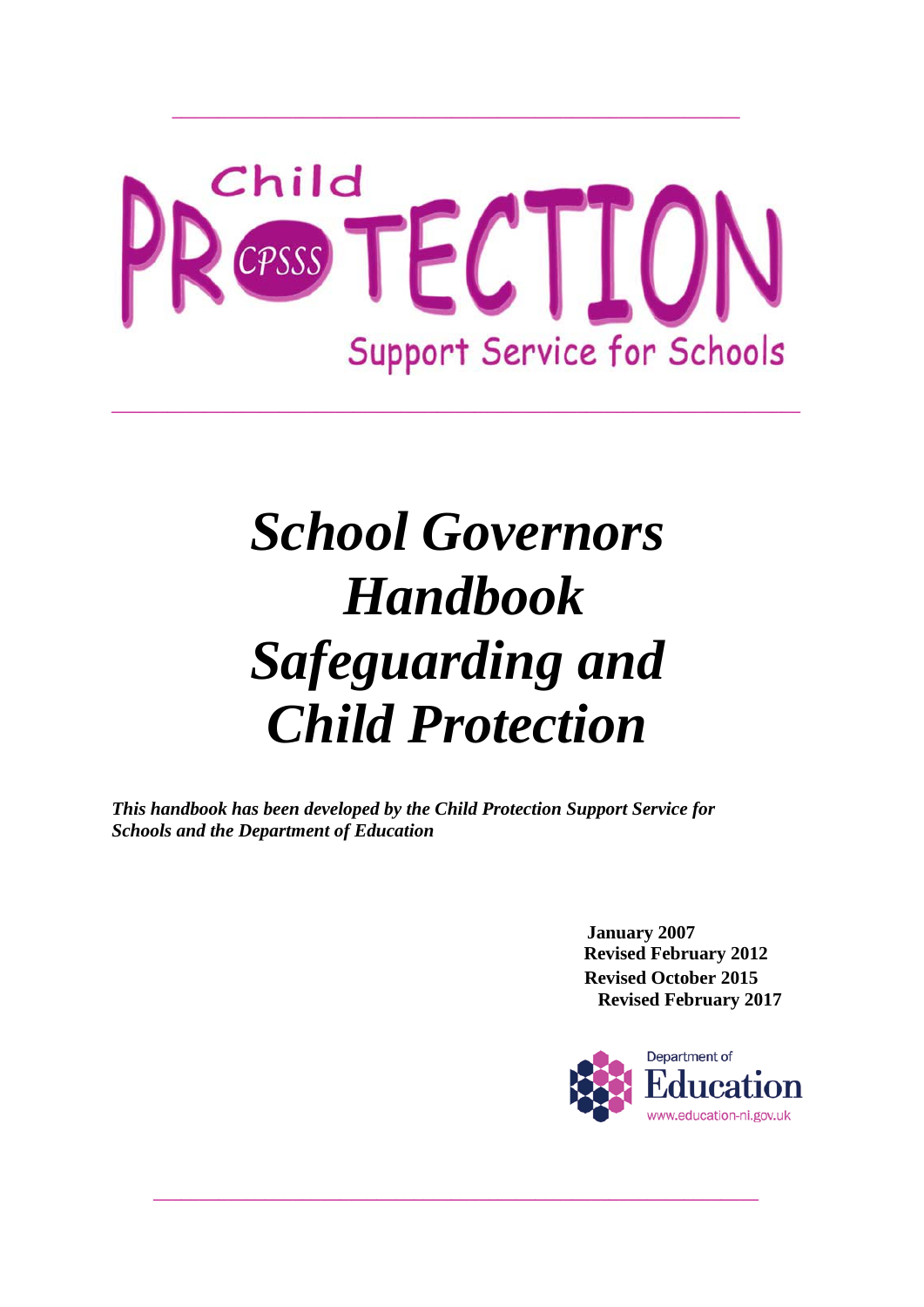#### **Index**

**\_\_\_\_\_\_\_\_\_\_\_\_\_\_\_\_\_\_\_\_\_\_\_\_\_\_\_\_\_\_\_\_\_\_\_\_\_\_\_\_\_\_\_\_\_\_\_\_\_\_\_\_\_\_\_\_\_\_\_\_\_**

- 1. Introduction
- 2. The Law in Northern Ireland
- 3. Guidance, Policy and Procedures that help you understand the Law
- 4. What does this mean for you as a School Governor?
- 5. Who is who in the Safeguarding Team?
- 6. Safeguarding and child protection Support Services
- 7. What should your Child Protection Policy include?
- 8. What is the Role of the Education &Training Inspectorate (ETI)
- 9. Child Protection Training for School Governors
- 10. Where do I get help?

\_\_\_\_\_\_\_\_\_\_\_\_\_\_\_\_\_\_\_\_\_\_\_\_\_\_\_\_\_\_\_\_\_\_\_\_\_\_\_\_\_\_\_\_\_\_\_\_\_\_\_\_\_\_\_\_\_\_\_\_\_\_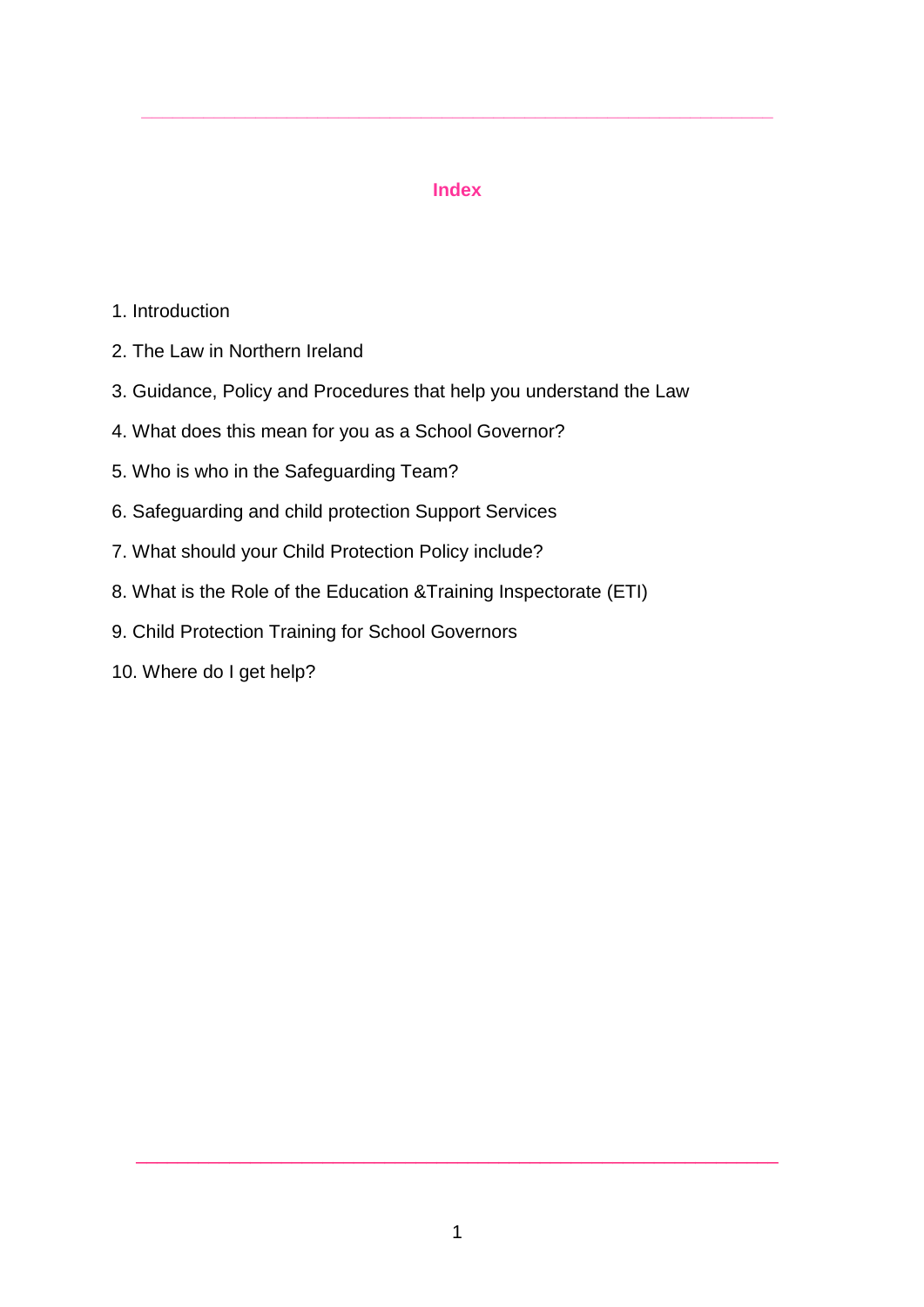#### **1. Introduction**

*"In all actions concerning children, whether undertaken by public or private social welfare institutions, courts of law, administrative authorities or legislative bodies, the best interests of the child shall be of primary consideration"* **Article 3 UN Convention on the Rights of the Child**

This handbook is intended to assist school governors in fulfilling their statutory responsibilities regarding their safeguarding and child protection role, in order to promote clarity and consistency of approach in all schools.

Recent public enquiries into child death and child abuse have highlighted the need for everyone to take responsibility for protecting children. In addition to this there is a necessity for those in key positions to have a clear understanding of their role in adhering to policy and procedures.

The awareness of the public and schools in matters relating to child abuse continues to grow, as the safeguarding and child protection context rapidly expands due to changes in society, particularly in relation to new technology. Legislation, guidance and policy for education have developed in response to this growing awareness and the utmost priority has now been given to the safeguarding and child protection role of schools.

In recognition of the key role that school plays in the life of a child, as school governors and managers of schools you must ensure that all children and young people feel both safe and protected in this environment.

This handbook outlines the key safeguarding and child protection legislative, policy and guidance context in education. It also explains what this means for you as a governor, and identifies the key safeguarding and child protection professionals in a school setting.

Safeguarding is more than child protection. Safeguarding begins with preventative activity which enables children and young people to grow up safely and securely in circumstances where their development and wellbeing is not adversely affected. It includes support to families and early intervention to meet the needs of children and continues through to child protection, which refers specifically to the activity that is undertaken to protect individual children or young people who are suffering, or likely to suffer harm.

A child in need of protection is a child who is at risk of, or likely to suffer, significant harm which can be attributed to a person or persons or organisation, either by an act of commission or omission.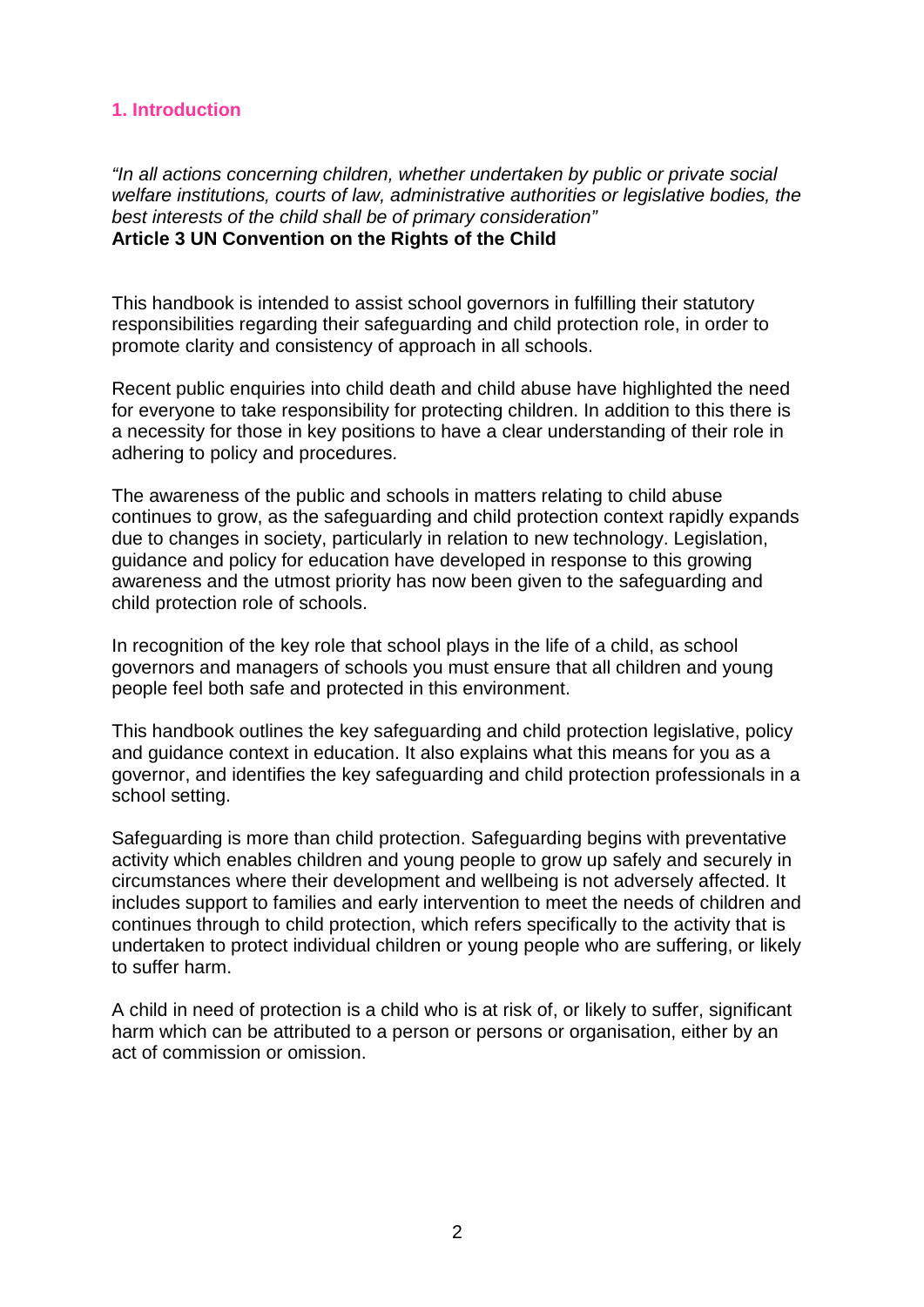#### **2. The Law in Northern Ireland**

There is a broad range of international and domestic legislation relating to child welfare and protection.

The Children (NI) Order 1995 is the overarching legislation setting out the requirements for professional practice in relation to children and young people. It is the most comprehensive and far reaching child care legislation ever introduced to Northern Ireland. It clearly identifies the welfare of the child as being of paramount importance and sets Prevention and Protection as two of the five key principles.

The Education and Libraries (Northern Ireland) Order 2003 places a statutory duty on Boards of Governors to:

- Safeguard and promote the welfare of pupils
- Have a written child protection policy
- Specifically address the prevention of bullying in school discipline policies

This is the legislation relating specifically to a Board of Governors and its child protection responsibilities towards pupils in schools. It will be helpful for all governors to have access to a copy of Articles 17, 18 and 19. See DE website **[www.education-ni.gov.uk](http://www.education-ni.gov.uk/)**

The Safeguarding Board Act (Northern Ireland) 2011 places interagency cooperation on a statutory footing, makes arrangements to promote the welfare of children and directs agencies to supply information to the SBNI under certain conditions. It established the Safeguarding Board for Northern Ireland (SBNI) which was launched in September 2012. The objective of the SBNI is to safeguard and promote the welfare of children and young people in NI by coordinating and ensuring the effectiveness of what is done by each person or body represented on the board. **[www.safeguardingni.org](http://www.safeguardingni.org/)**

In order to fulfil your responsibilities you are obligated to acknowledge and work within the relevant guidance and procedural documents that have been produced by the Department of Education (DE) and the Department of Health, Social Services and Public Safety (DHSSPS)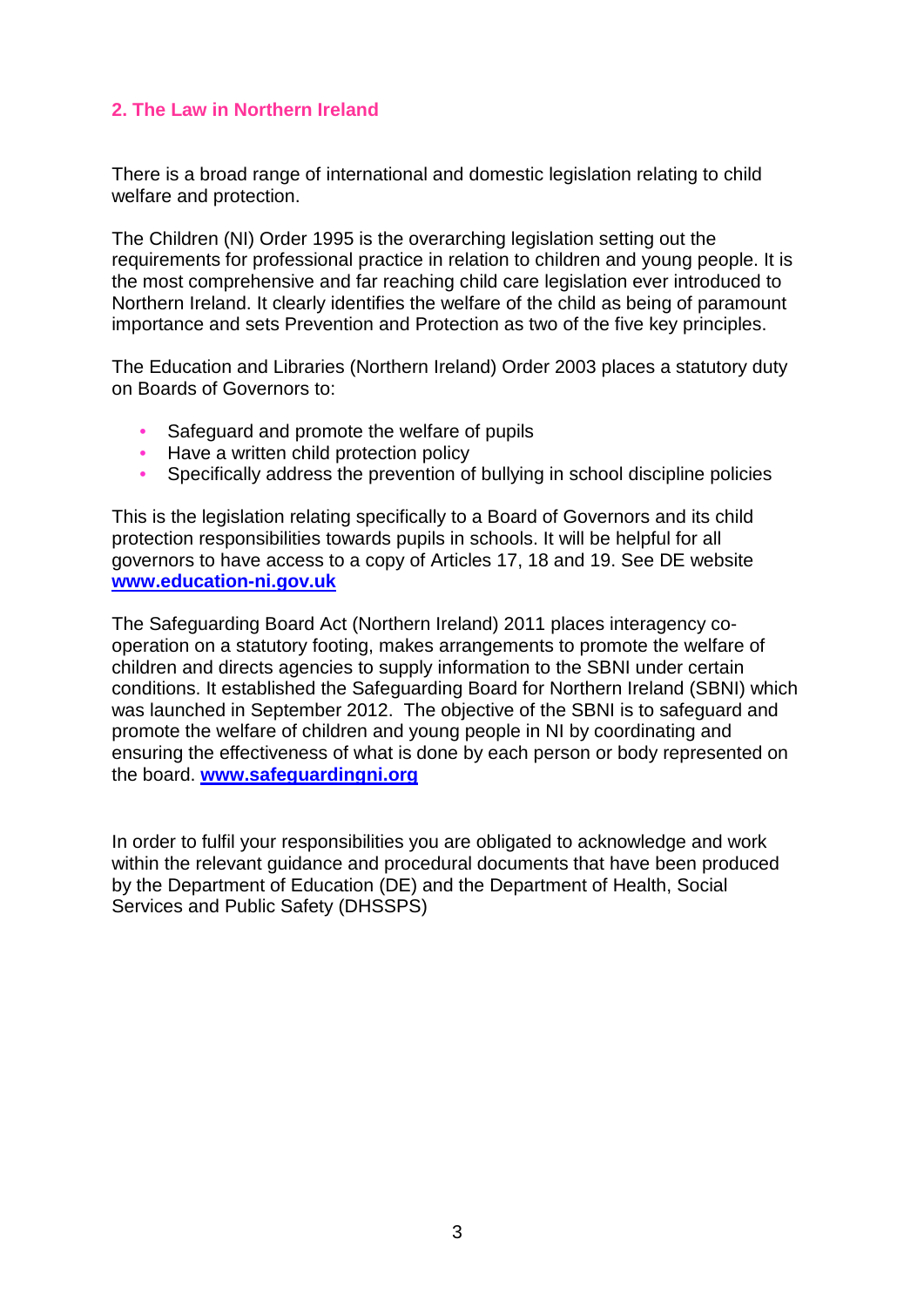## **3. Guidance, Policy and Procedures that help you understand the Law relating to Safeguarding and Child Protection**

• **Area Child Protection Committees' - Regional Policy and Procedures (2005) and Amendments (2008)**

This was written to reflect the changes in thinking and practice contained in 'Co- Operating to Safeguard' and this document sets out the procedures to be followed by all agencies working in the child protection environment. This policy and procedures will be replaced by SBNI guidance.

#### • **Pastoral Care in Schools. Child Protection (1999)**

This is the key guidance document for schools on the management of safeguarding and child protection issues in a school setting.

The above documents are currently under review.

- **Co-operating to Safeguard Children & Young People in NI (2016)** This provides the guidance on safeguarding and child protection arrangements in Northern Ireland. It sets out how agencies should cooperate to promote children's welfare and protect them from abuse and/or neglect.
- **Domestic and Sexual Violence and Abuse Strategy 2013 – 2020** and subsequent action plans

#### **Safeguarding and Child Protection: DE Circulars**

- **Circular 99/10** Guidance for schools on child protection policy and procedures
- **Circular 03/13** Guidance for schools on the Welfare and Protection of Pupils Education and Libraries (NI) Order 2003
- **Circular 06/06** Guidance on safer recruitment practices for education authorities
- **Circular 06/08**

Guidance for schools on the requirement for child protection training in relation to interviewing and selection panels

- **Circular 07/01**  Acceptable use of the internet and digital technologies in schools
- **Circular 08/10** From 1st August 2008 substitute teachers must be booked on line via NISTR
- **Circular 2010/18**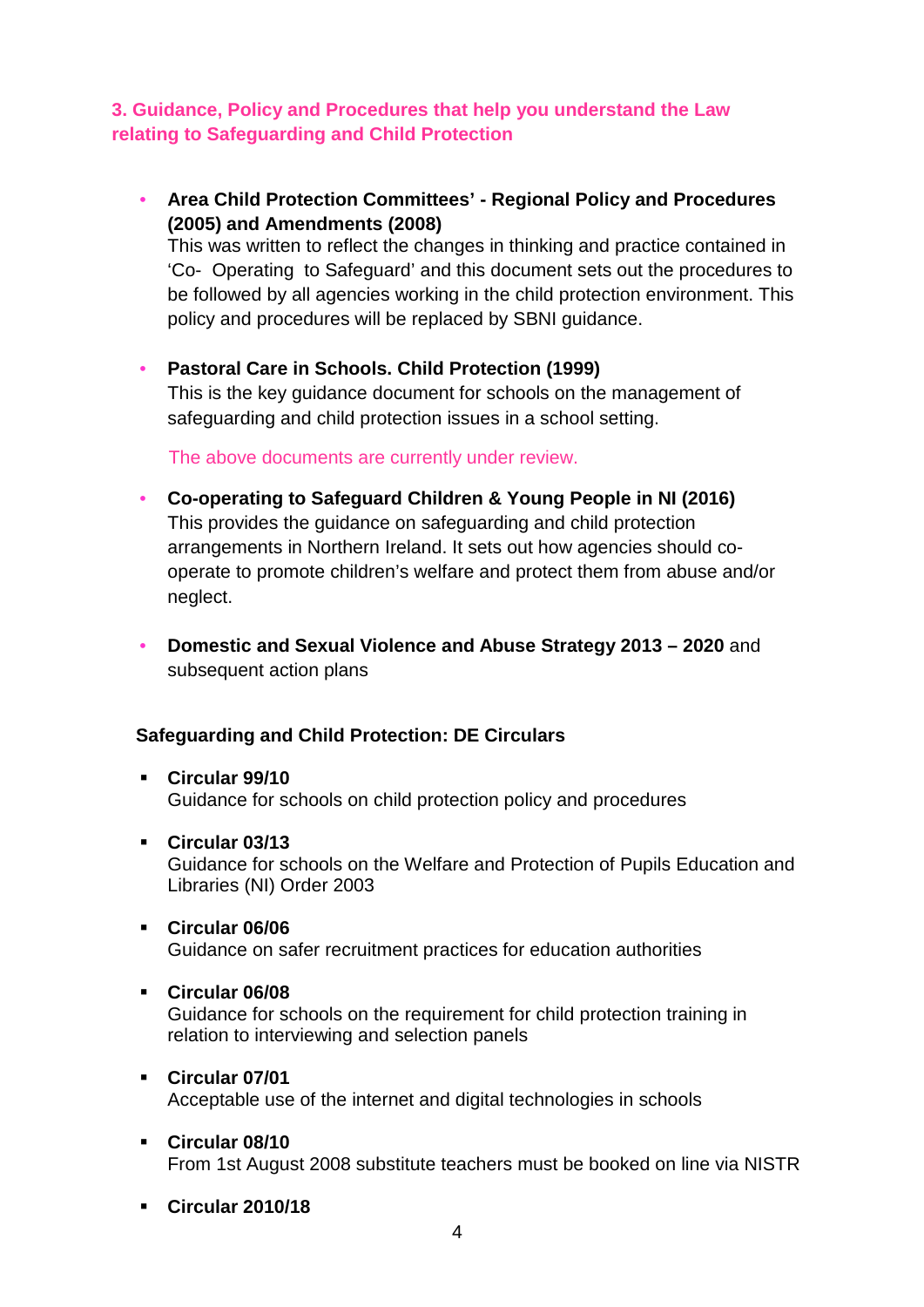"Every School a Good School" – the Governors' Role

#### **Circular 2011/22**

Internet Safety (addendum to 2007/01). Advice and guidance on arrangements for preventing the accessing of inappropriate material on the internet, the use of materials from blocked sites, and the provision of information to parents.

#### **Circular 2012/18**

Replaces Circular 2010/07. Pupil Attendance: Absence Recording by **Schools** 

#### **Circular 2012/19**

Disclosure and barring arrangements: changes to pre-employment vetting checks for volunteers working in schools from 10 September 2012

#### **Circular 2013/01**

Disclosure and barring arrangements. Guidance for Schools and employing authorities on pre-employment vetting checking and safer recruitment practices

#### **Circular 2013/16**

Relationship and sexuality education policy in schools.

 **Circular 2013/25** E Safety – further guidance

#### **Circular 2014/14**

Guidance on how to encourage pupil participation in decision making in schools

- **DE Circular 2014/27** Managing Information on Persons Who Pose a Risk to Pupils
- **DE Circular 2015/02** Attendance Guidance & Absence Recording by Schools
- **DE Circular 2015/13** Dealing with Allegations of Abuse against a Member of Staff
- **DE Circular 2015/22** Relationship and Sexuality Education (RSE)
- **DE Circular 2015/23** Drugs Guidance
- **DE Circular 2016/05** Children Who Display Harmful Sexualised Behaviour
- **DE Circular 2016/20** Child Protection: Record Keeping in Schools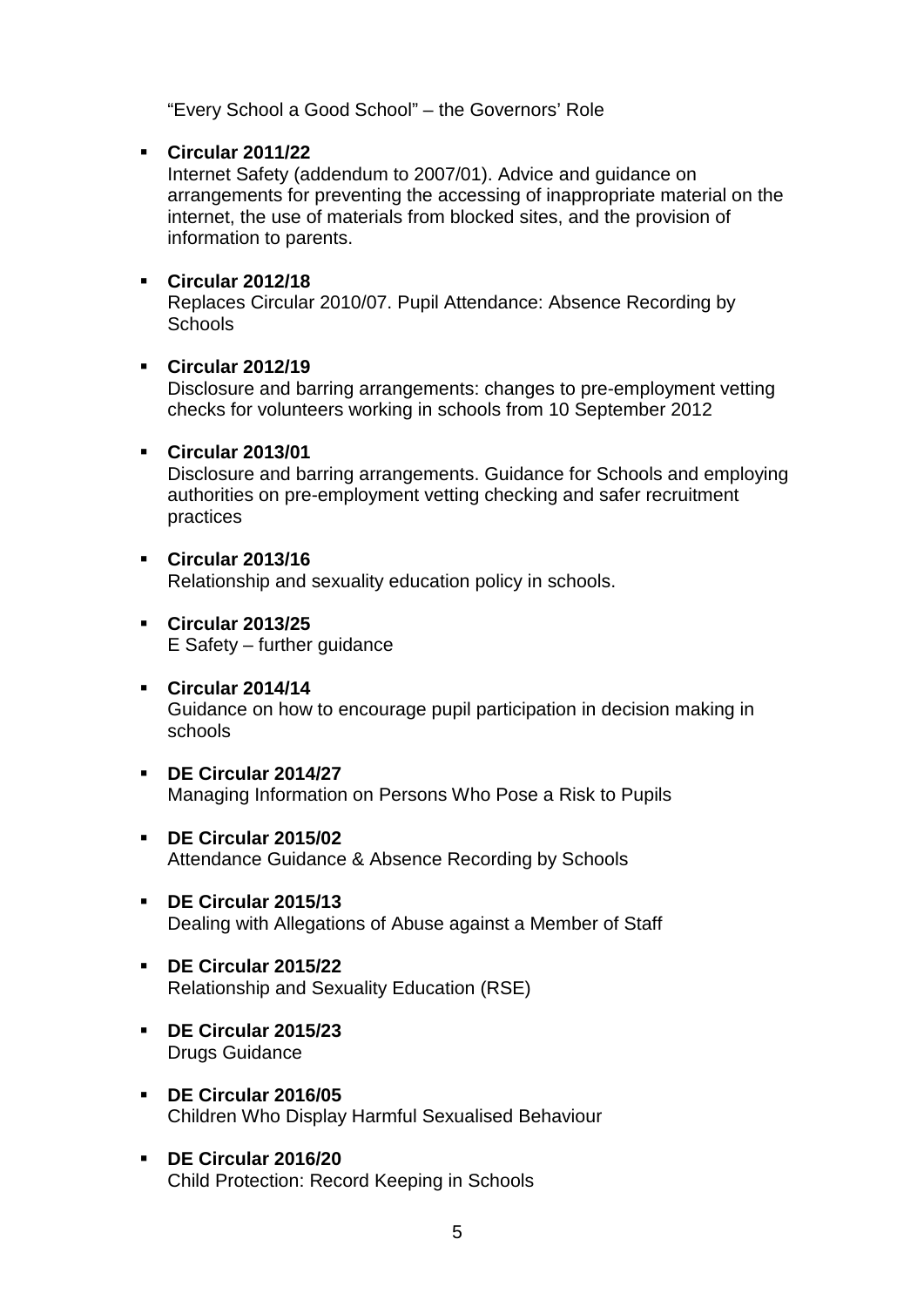#### **Letters from DE**

**February 2009** Child Protection: Legislation Changes to Age of Consent

**June 2009**  Provision of free school meals on humanitarian grounds

#### **December 2009**

Child Protection: AccessNI Pre-Employment Checking – End of Temporary Arrangements put in place in August 2008

**May 2012**

Revised criterion for the provision of free school meals on humanitarian grounds

#### **November 2013**

Concussion and Sudden Impact Syndrome

**July 2014**

Multi-Agency Practice Guidelines on Female Genital Mutilation

#### **September 2014**

Disposal of Child Protection Records. Letter to Principals.

**October 2014** Child Sexual Exploitation – key messages.

#### **June 2015**

Inappropriate use of the internet and mobile technologies. Advice for pupils, parents and staff.

#### **June 2015**

Preventing Child Sexual Exploitation.

**September 2015**

SBNI leaflet "Sexting and the Law"

**December 2015** Child Sexual Exploitation – False Freedom

#### **March 2016** Protecting Life in Schools – Helping Protect Against Suicide Guidance document

**April 2016** Co-Operating to Safeguard Children and Young People in Northern Ireland

#### **Sept 2016**

DE Guidance on Child Protection: Record Keeping in Schools (letter issued with Circular 2016/20)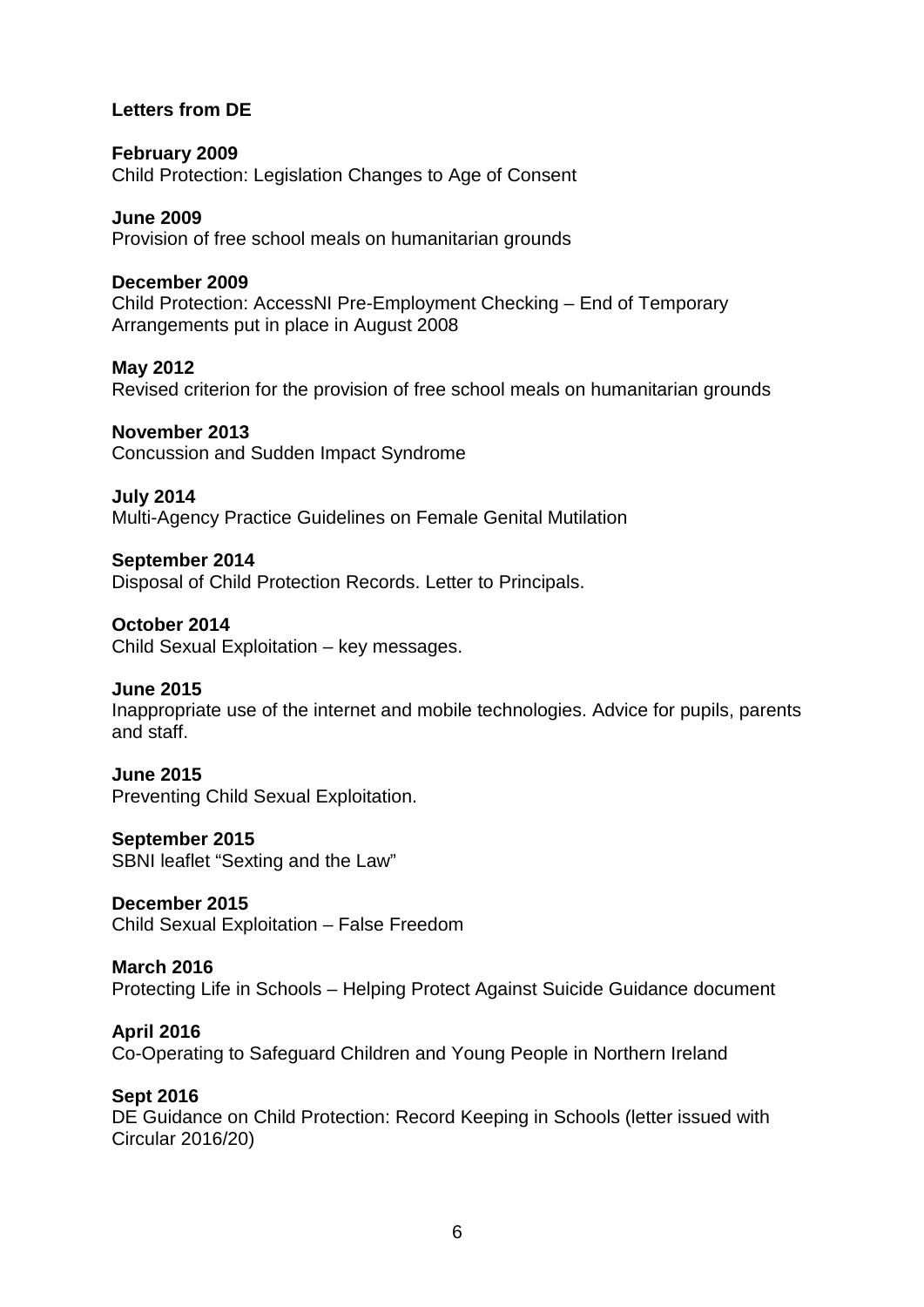**New and updated guidance in relation to safeguarding and child protection including DE circulars and letters can be found using the following DE web page link.**

**[http://www.education-ni.gov.uk/index/support-and-development-2/child](http://www.education-ni.gov.uk/index/support-and-development-2/child-protection-safeguarding.htm)[protection-safeguarding.htm](http://www.education-ni.gov.uk/index/support-and-development-2/child-protection-safeguarding.htm)**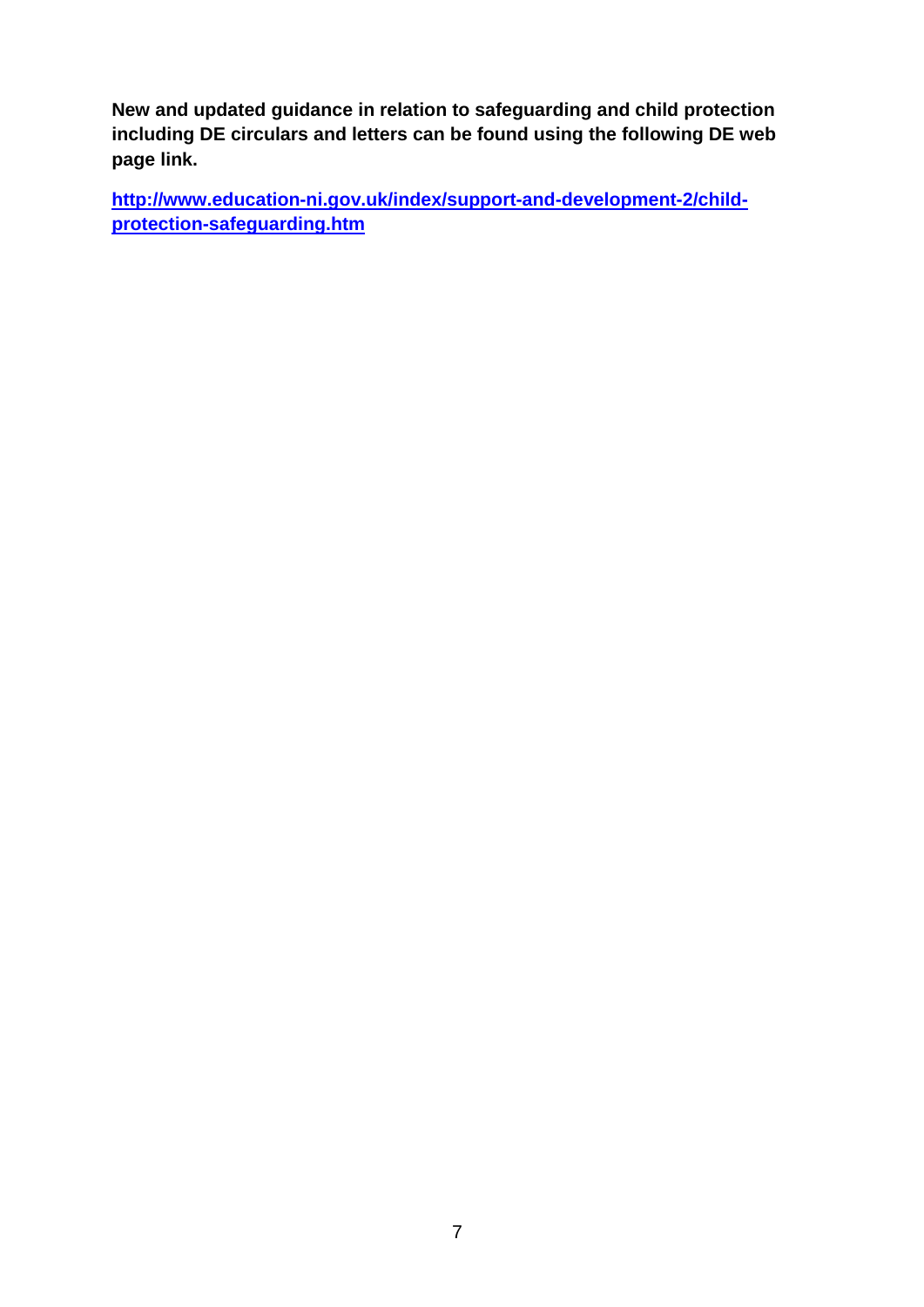#### **4. What does this mean for you as a School Governor?**

A Board of Governors must ensure that;

- A Designated Governor for child protection is appointed.
- A Designated and a Deputy Designated Teacher are appointed in their schools.
- They have a full understanding of the roles of the Designated and Deputy Designated Teachers for Child Protection.
- Safeguarding and child protection training is given to all staff.
- The school has a child protection policy which is reviewed annually and parents and pupils should receive a copy of the child protection policy and complaints procedure every 2 years.
- The school ensures that all safeguarding policies are reviewed at least every 2-3 years.
- There is a code of conduct for all adults working in the school.
- All school staff and volunteers are vetted where appropriate.
- They receive a full annual report on all child protection matters (It is best practice that they receive a termly report of child protection activities)The Record of Child Abuse Complaints (Allegations against Staff) is made available to them at least annually.
- The school maintains records of:
	- Child protection concerns
	- Disclosures of abuse
	- Complaints against staff
	- Staff induction and training

NB: Governors of Schools which are involved in initiatives such as Extended Schools and Full Service Schools must ensure that the implications for safeguarding their pupils in the extended school environment are fully addressed and included in the schools child protection policy.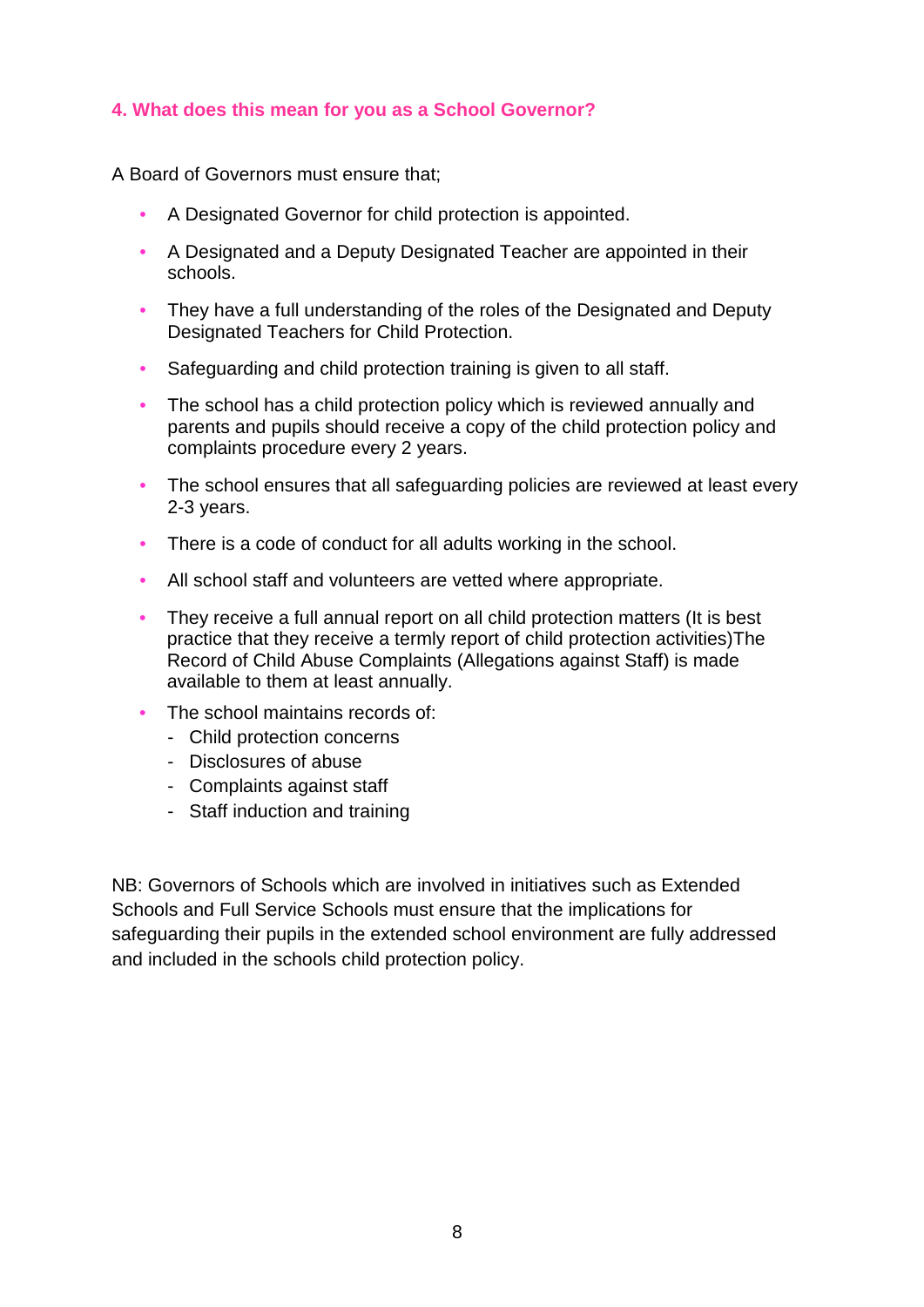#### **5. Who is who in the Safeguarding Team?**

It is important to acknowledge that everyone has a responsibility to promote and safeguard the welfare of children in our schools.

Within the school setting there are key Governors and staff who are delegated specific responsibility for Child Protection.

## **5. 1 The School Safeguarding Team**

In the best interests of the children and as support for the Designated Teachers, the school should establish a Safeguarding Team. This team should include the Chair of the Board of Governors, the Designated Governor, the Principal (as Chair), the Designated Teacher and the Deputy Designated Teacher. The team may co-opt other members as required to help address specific issues.

The Child Protection Support Service for Schools (CPSSS) provides child protection training in relation to the specific responsibilities of each member of the team.

The role of the team should include;

- The monitoring and periodic review of Safeguarding and child protection arrangements in the school
- Support for the Designated/Deputy Designated teacher in the exercise of their child protection responsibilities.

#### **5.1.1 Chair of Board of Governors**

The Education and Libraries (NI) Order 2003, Part IV 'Welfare and Protection of Pupils' places a duty to safeguard and promote the welfare of all pupils on the Board of Governors.

The Chairperson of the Board of Governors plays a pivotal role in creating and maintaining the safeguarding ethos within the school environment.

In the event of a child protection complaint being made against the Principal, it is the Chairperson who must assume lead responsibility for managing the complaint/allegation in keeping with DE Guidance and the school's policies and procedures.

#### **5.1.2 Designated Governor for Child Protection**

The Board of Governors will have delegated a specific member of the governing body to take the lead in child protection/safeguarding issues in order to be able to advise the governors on: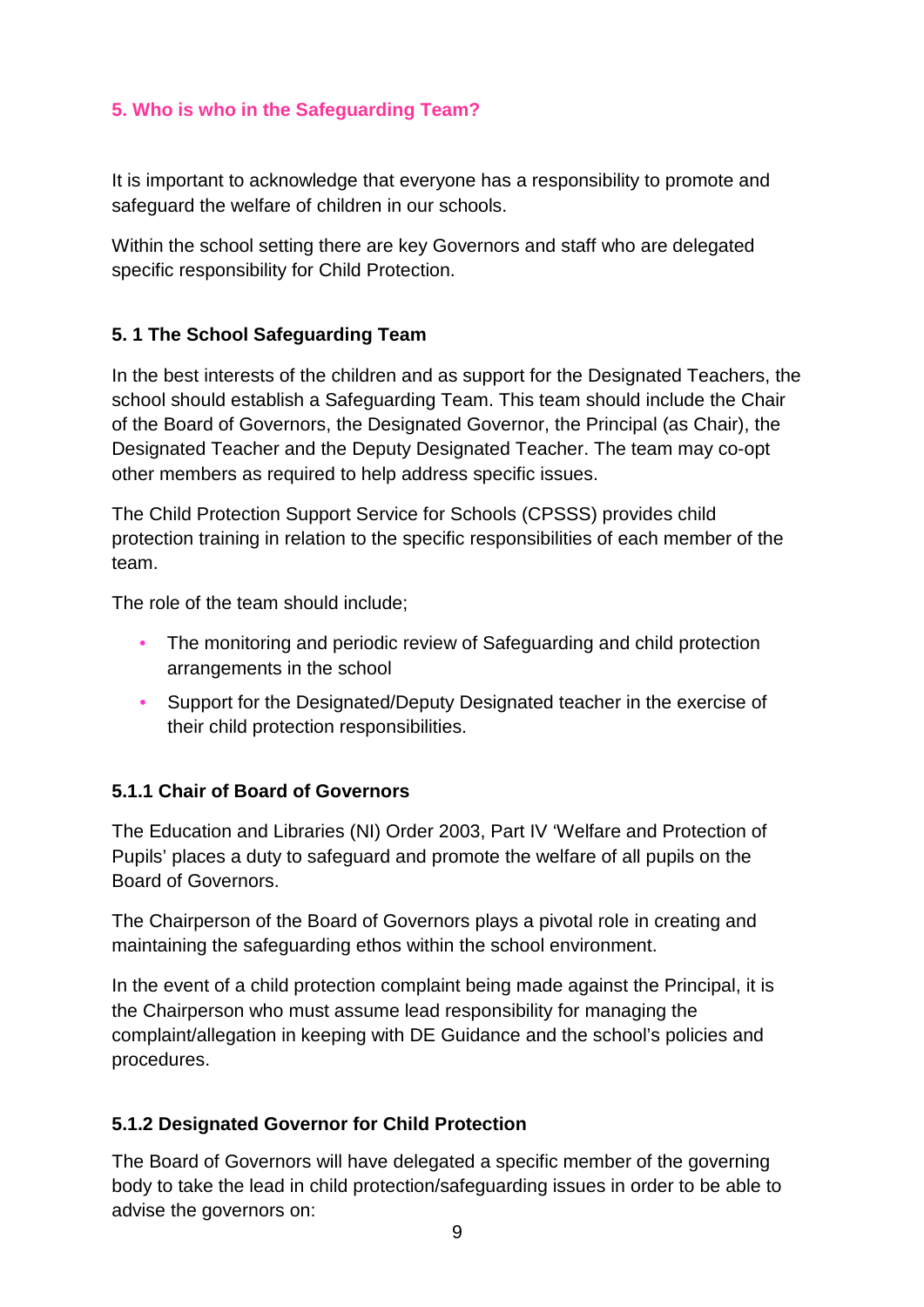- The role of the designated teacher
- The content of child protection policies
- The content of a code of conduct for adults within the school
- The content of termly updates and full annual Designated Teachers report
- Recruitment, selection and vetting of staff

## **5.1.3 School Principal**

The school Principal has the delegated responsibility for establishing and managing the safeguarding systems within the school. This includes the appointment and management of suitable staff to the Designated and Deputy Designated Teacher posts and ensuring that no adult begins to work with pupils unless they have been inducted in the school Safeguarding and child protection policies including the Code of Conduct.

The Principal must ensure that parents and pupils receive a copy of the Child Protection Policy and Complaints Procedures every 2 years. This could include a simplified, abbreviated version of the full policy.

The Principal as the Secretary to the Board of Governors will have the responsibility of making sure that the Board of Governors fulfil their Safeguarding and child protection duties, keeping them informed of any changes to guidance, procedure or legislation relating to Safeguarding and child protection and ensure termly inclusion of child protection activities on the agenda. In addition the Principal takes the lead in managing Child Protection concerns relating to staff.

## **5.1.4 Designated Teacher for Child Protection**

Every school is required to have a Designated and Deputy Designated Teacher with responsibility for Child Protection. This is a highly skilled role developed and supported through specialised training requiring knowledge and professional judgement on complex and emotive issues. It involves:

- The induction and training of all school staff including support staff and volunteers.
- Being available to discuss the child protection concerns of any member of staff.
- Responsibility for secure record keeping of all child protection concerns.
- Making referral to Social Services or PSNI.
- Liaising with the EA Designated Officers for Child Protection.
- Keeping the school principal informed of any child protection concerns.
- Taking the lead responsibility for the development of the school's child protection policy.
- Promoting a child protection ethos in the school.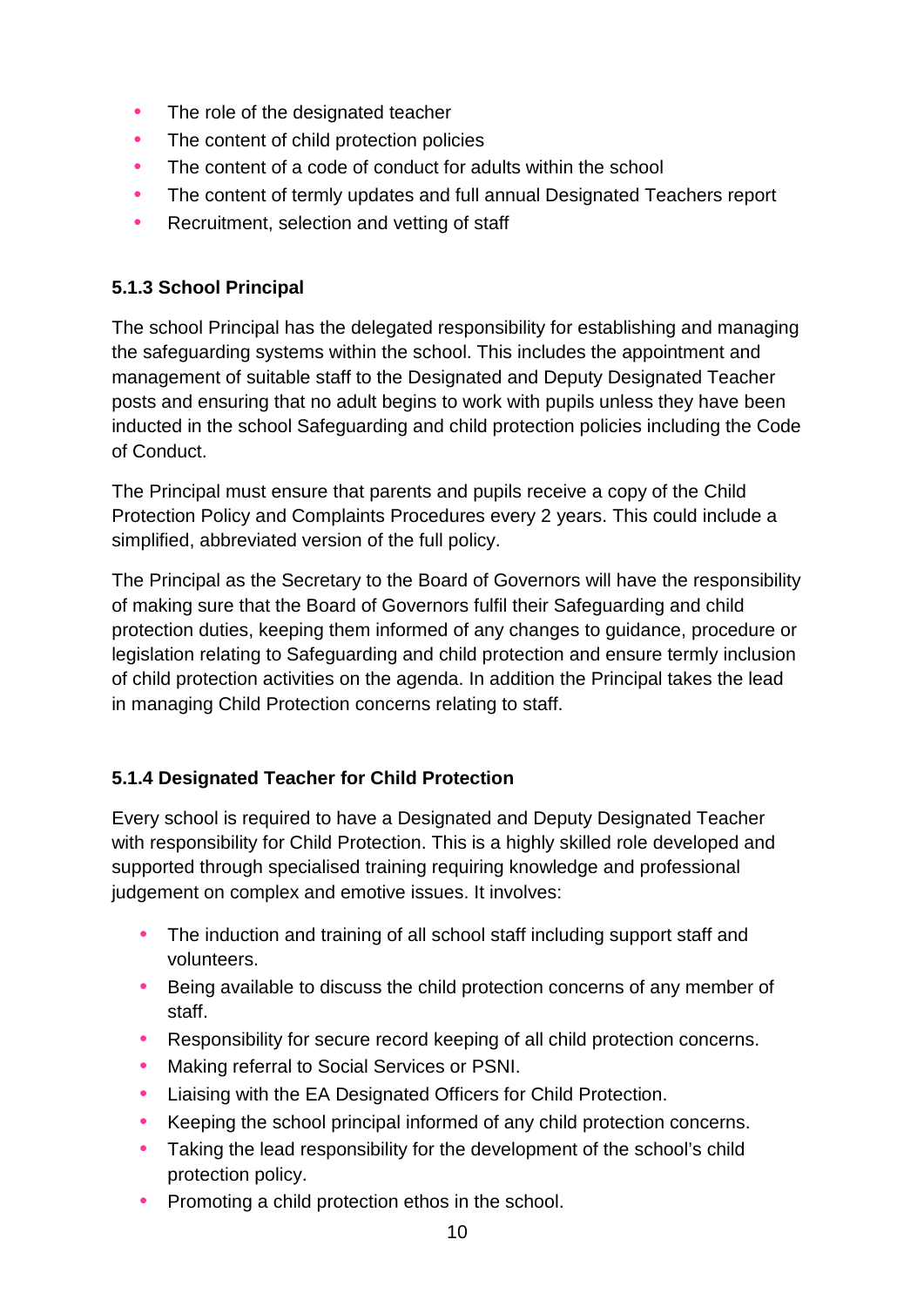• Compiling reports to the Board of Governors regarding Child Protection and relevant Safeguarding issues.

The Annual Report to Governors will provide a report on the schools child protection/safeguarding arrangements and may include the following headings;

## • **Child Protection/Safeguarding Activity e.g.**

- (i) concerns of abuse
- (ii) complaints of a child protection nature against staff
- (iii) number of referrals to Social Services/PSNI
- (iv) number of children known to Social Services
- (v) number of children on the child protection register
- (vi) number of child protection case conferences and other Trust meetings attended by school staff

No identifying details of any case should be shared.

## • **Child Protection Training e.g.**

Designated / Deputy Designated Teacher **Principal Governor** Whole School Training

- **Policy Reviews / Updates**
- **Safeguarding Initiatives**

## **5.1.5 Deputy Designated Teacher for Child Protection**

The role of the Deputy Designated Teacher for Child Protection is to actively support the Designated Teacher in fulfilling his/her responsibilities.

It is important that the Deputy Designated Teacher works in partnership with the Designated Teacher so that he/she develops sufficient knowledge and experience to undertake the duties of the Designated Teacher when required. Deputy Designated Teachers are also provided with the same specialist training by CPSSS to help them in their role.

Schools may have more than one Deputy Designated Teacher depending on their size, location e.g. split site schools and the presence of an additional provision such as a nursery or speech and language unit.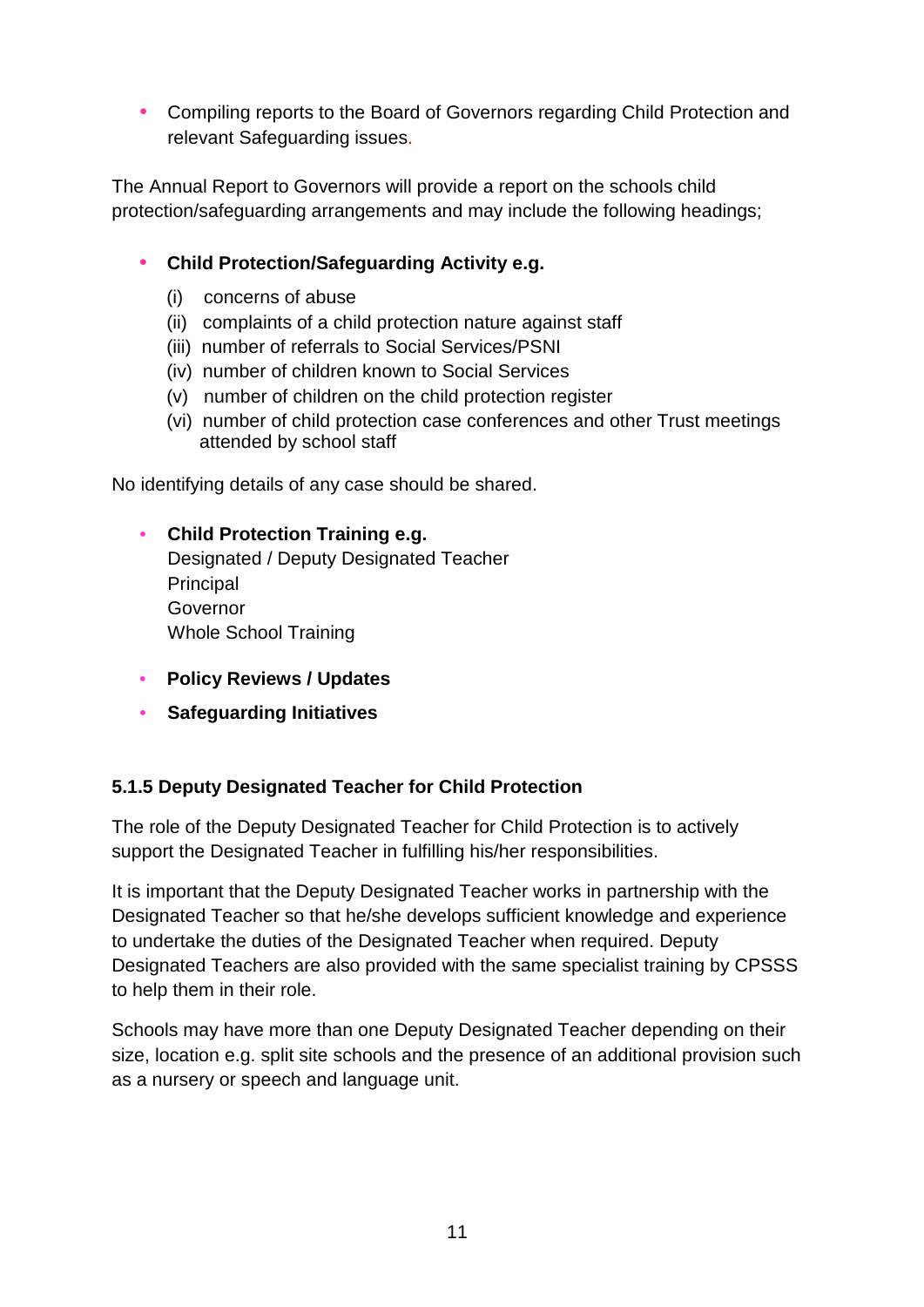## **6. Safeguarding and child protection Support Services**

#### **6.1 Child Protection Support Service for Schools (CPSSS)**

The CPSSS was developed as a regional support service for schools in April 2006. It is based within the Education Welfare Service under the managerial responsibility of the Chief Education Welfare officer in each Education Authority region.

The CPSSS is comprised of Designated Officers for Child Protection whose primary role is to provide advice, support and training to Designated Teachers for Child Protection (DTs), their Deputies (DDTs), Principals and Governors in relation to their safeguarding and child protection responsibilities. This includes the provision of:

- A daily telephone helpline to advise, guide and support DTs, DDTs, and Principals in relation to concerns about individual children and on wider policy and training matters.
- Initial, refresher and cluster group training.
- Support visits to schools where required.
- Advice and quidance on the assessment and management of children whose behaviour poses a significant risk of harm to themselves, other pupils and staff.
- Dissemination of new information on training, DE circulars and guidance.
- Support in developing or reviewing the school's child protection policy.
- Follow up to ETI inspections where child protection/safeguarding is identified as an area for improvement.

The CPSSS will also:

- Offer training to the Chairperson and Designated Governor for Child Protection in relation to their statutory child protection/safeguarding responsibilities.
- Offer support, advice and training to other services within the Education Authority.
- Assist EA Human Resource managers in dealing with allegations of abuse against teachers and other EA officers/employees
- Liaise with Social Services and PSNI where appropriate.
- Represent the education sector at multi-agency meetings including MARAC (Multi-agency Risk Assessment Conference) meetings which are a coordinated inter-agency response to domestic abuse.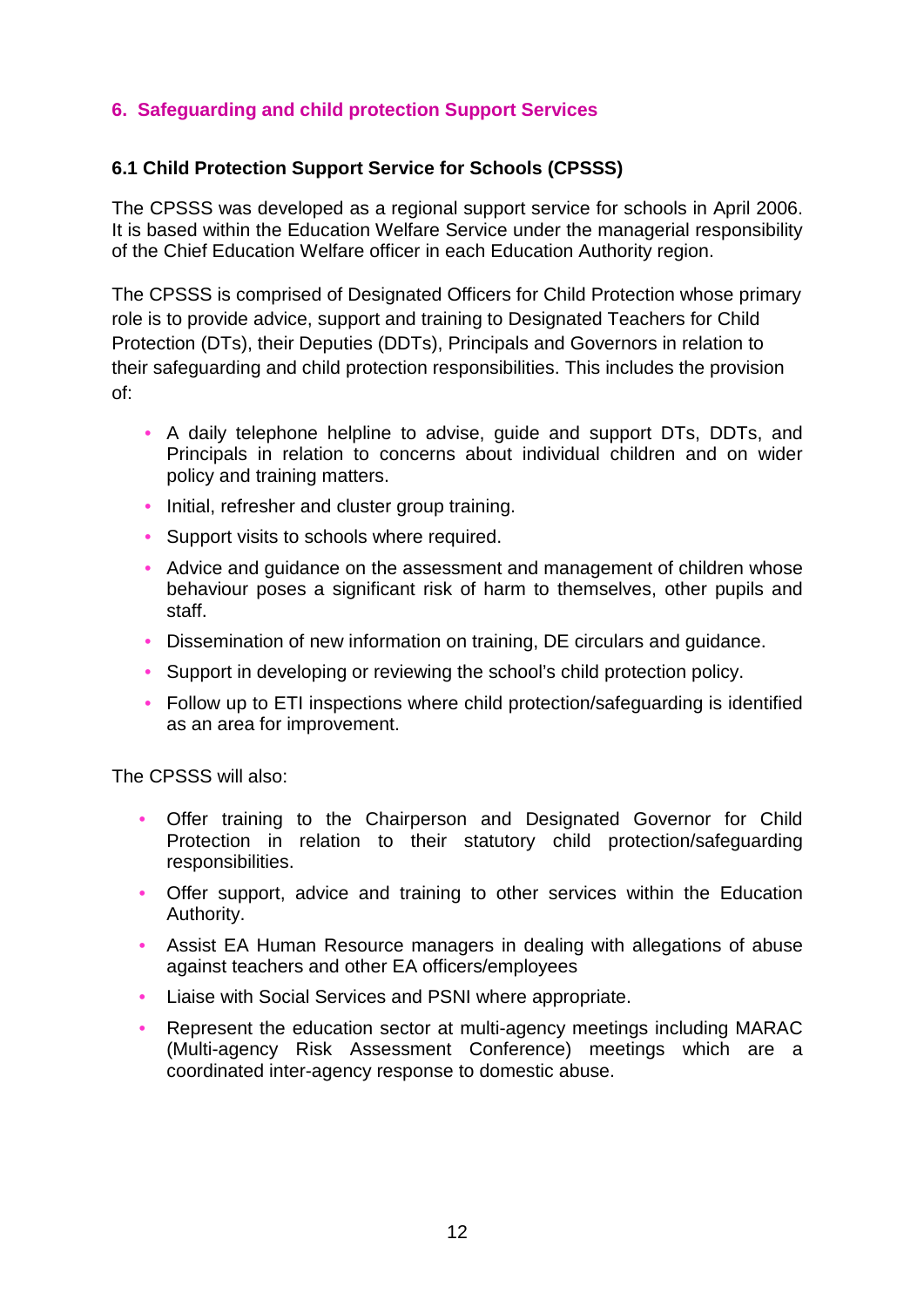The CPSSS also has responsibility for the:

- Approval and granting of work permits for children in employment.
- Approval and granting of performance licences (where required) for children of statutory school age who are involved in entertainment and guiding production companies in accordance with the provisions of the Children (Public Performances) Regulations (Northern Ireland) 1996.
- Approval, licensing and training of chaperones for children involved in entertainment.

#### **6.2 Other Education Authority Services**

There are also services available within the Education Authority such as the Curriculum Advisory and Support Service (CASS) which provide training and support for Governors in relation to their general role. This provision includes induction training and recruitment and selection training both of which reference the safeguarding and child protection responsibilities of Governors.

All Education Authority services and staff share a global responsibility to follow the agreed child protection and safeguarding policies.

#### **6.3 Human Resources**

Employing authorities e.g. EA, CCMS, NICE,GBA, will provide advice to their member schools on specific employment issues such as recruitment and selection, use of disciplinary procedures etc.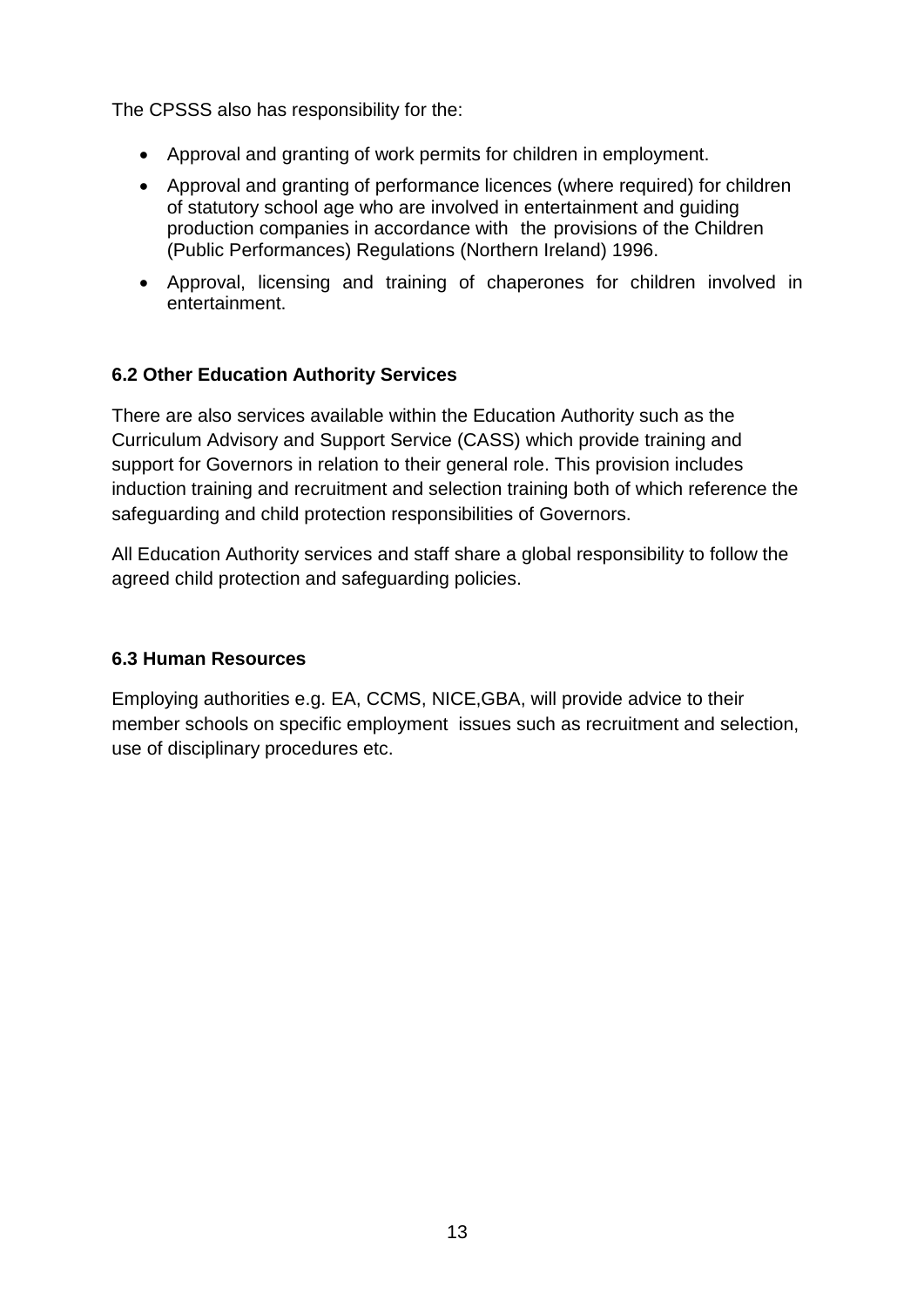## **7. What Should your Child Protection Policy include?**

A school's child protection policy must be a 'living document' providing a secure framework within which all staff can work. It reflects the values to which the school community is committed and how the school is fulfilling its statutory responsibilities in safeguarding children. Each school should develop their policy in order to address the needs of their specific school community. The school policy should include:

- The school's child protection/safeguarding ethos
- Definitions and potential signs and symptoms of abuse including child sexual exploitation and domestic violence
- The roles of the Designated and Deputy Designated Teachers and who they are
- The reporting process for Child Protection concerns:
	- i. who to report to
	- ii. what to record
- The reporting process for concerns about school staff or volunteers
- How a parent can raise a concern about child protection/safeguarding.
- The school's safe recruitment measures
- A code of conduct for all staff and volunteers
- The school's approach to "The Preventative Curriculum"
- Reference other safeguarding policies e.g. safe handling, intimate care, educational visits, e-safety, anti-bullying, whistleblowing policy
- Specific issues e.g. extended school activity

The child protection policy must be reviewed annually with a copy shared with parents every 2 years. It should be acknowledged that the child protection policy is one of a suite of policies that reflect that safeguarding takes place across all aspects of school life.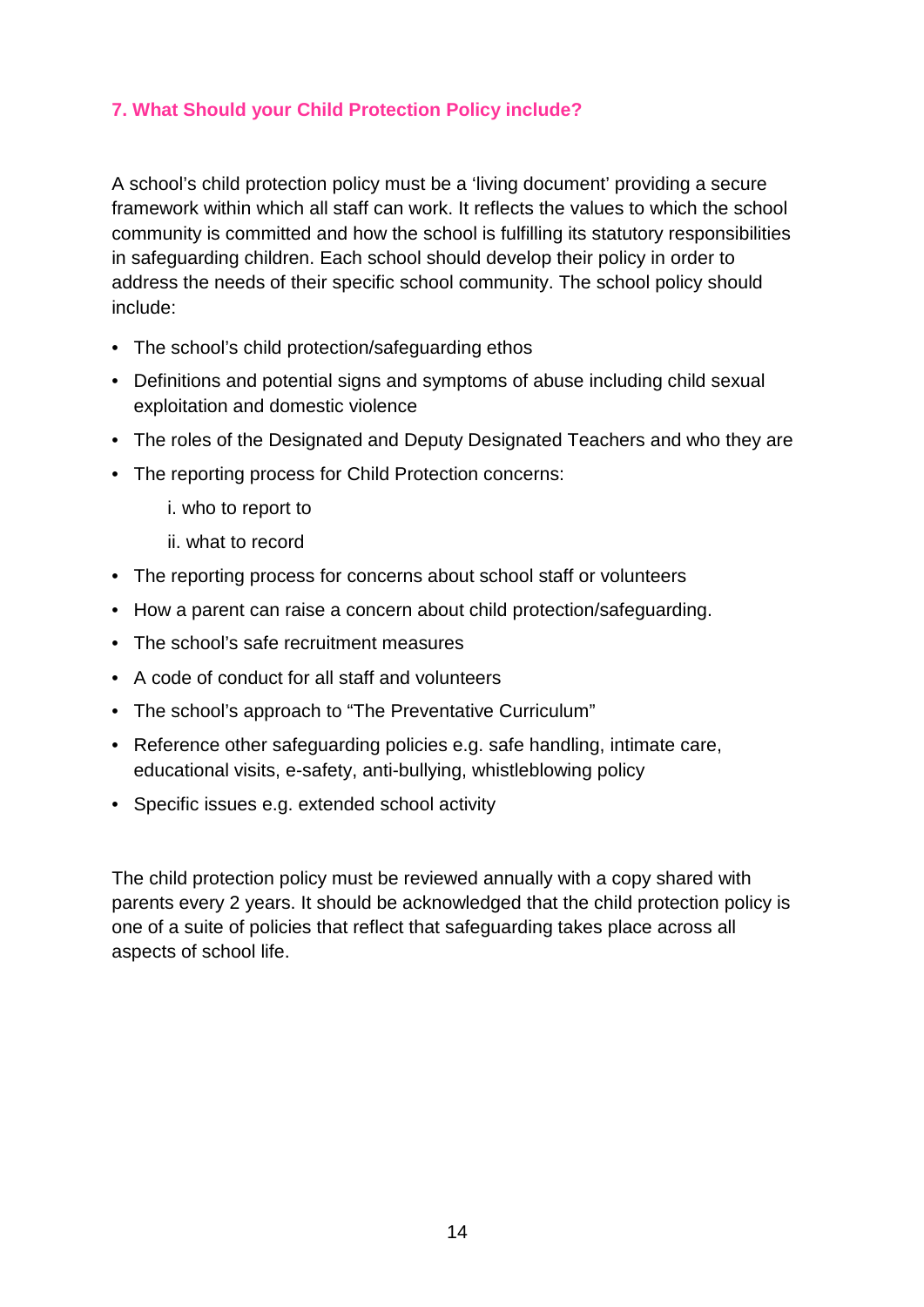## **8. What is the Role of the Education & Training Inspectorate (ETI)?**

The Education and Training Inspectorate (ETI) provides inspection services for the Department of Education, the Department of Culture, Arts & Leisure and the Department for Employment & Learning. Within the Inspectorate, particular inspectors carry out specific roles.

A District Inspector has responsibility for a group of organisations within sectors, the pre-school sector, primary schools, post-primary schools, colleges of further education, training organisations and youth organisations.

The Chair of the Board of Governors is notified when an inspection is announced. An Inspector will be delegated to survey pastoral care/safeguarding arrangements within the school, an integral part of which will relate specifically to child protection.

The ETI Safeguarding Pro-forma is a questionnaire sent out by the ETI prior to the inspection visit. It is intended to establish the extent to which your school complies with child protection/safeguarding requirements and how your arrangements reflect best practice in all aspects of safeguarding children and young people. The completed questionnaire forms the basis of discussion about pastoral care and safeguarding provision and a copy should be made available to the Inspector at the start of the visit. There are three sections:

- Whole Organisation
- Communication and Record Keeping
- Children/Young People and Parents

The Inspectors will meet separately with the governors on the first day of the inspection. The Inspector will ask governors questions relating to the child protection systems and processes set up within their school. An in depth evaluation and report will be provided indicating the ETI findings. A follow-up inspection, if required, will be carried out normally within 18-24 months. If, however, significant pastoral care or child protection issues are identified during the inspection, a followup inspection on these issues will take place within a period of 6-8 weeks